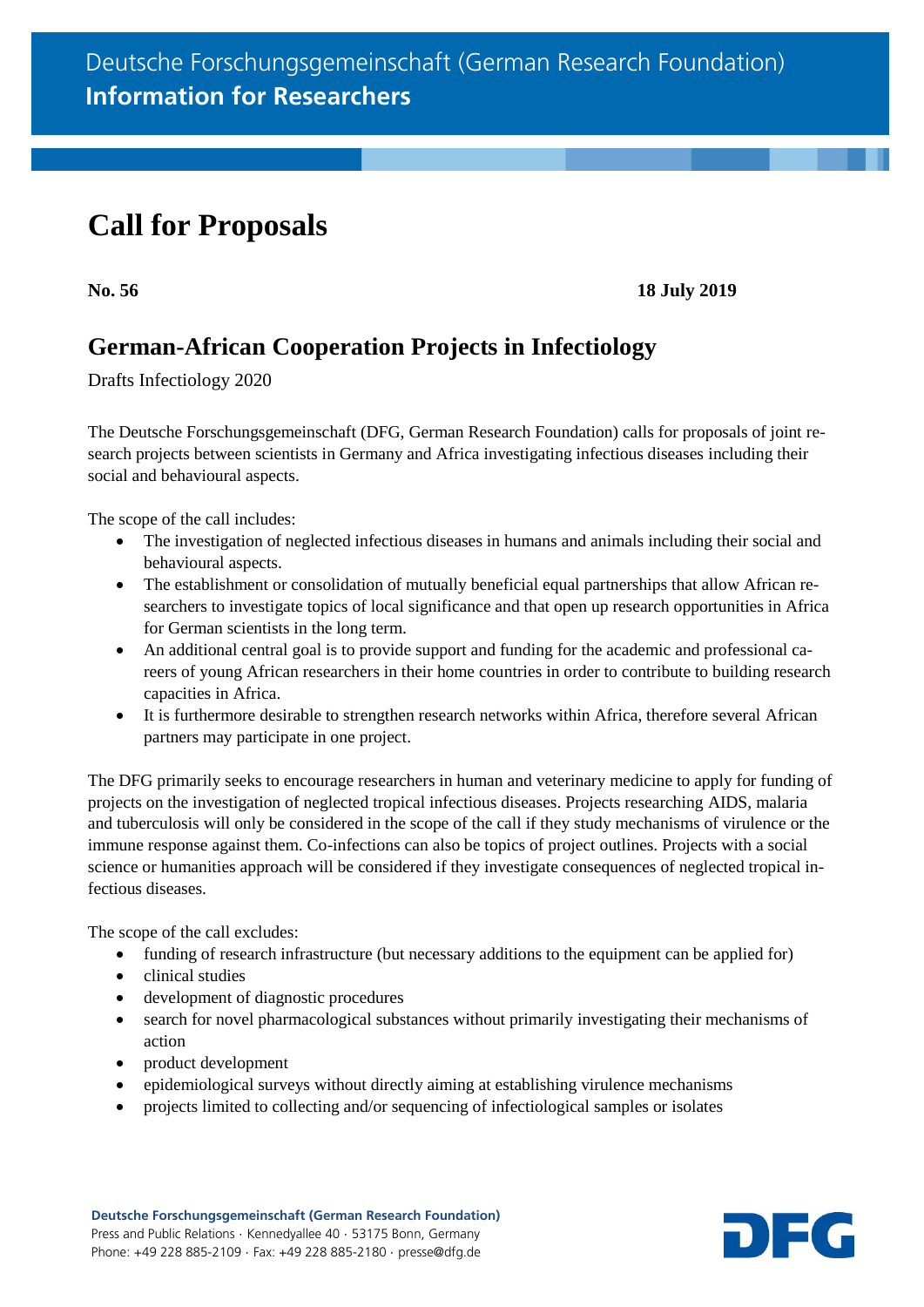## **Eligibility**

The principal investigator submitting the proposal must be integrated into the German research system and is in charge of the project. Funding for the African partner/s has to be applied for within the full proposals later on. For grant eligibility on the German side, the usual DFG rules apply. For researchers at non-university institutions, the rules on mandatory cooperation apply as well.

More information can be found in the current version of Guidelines Research Grants Programme [\(DFG form](http://www.dfg.de/formulare/50_01/50_01_en.pdf)  [50.01 English version\)](http://www.dfg.de/formulare/50_01/50_01_en.pdf). Submissions exclusively by scientists not integrated into the German research system cannot be accepted for legal reasons. At least one partner must be a scientist working in Germany.

Salary supplements for African principle investigators cannot be applied for. Funding can only be allocated to project partners in Germany and Africa. Participation of scientists from other countries is possible, but must be funded from other sources.

### **Format of Drafts**

Project proposals should initially be submitted as draft in the following format:

- only up to 6 pages per proposal (not negotiable)
- curricula vitae of all prospective applicants up to 2 pages & up to 10 publications per CV (to be uploaded in elan as single file per CV
- Please note: applicants are those scientists who will apply for funds in case of an invitation to submit a full proposal; do not submit CVs of people not being named applicants.

Drafts have to include:

- an overview of all prospective applicants including the institution where their project part will be conducted
- $\bullet$  the scientific description of the project
- the cooperation scheme
- a strategy for early-career researcher training at the African location
- a brief description of the African project partner's current infrastructure

#### **Please note**

- A breakdown of expected costs is not required at this stage.
- Draft proposals must be written in English and submitted by the German project partner/s.
- African project partners cannot propose independently without German scientists.
- German and African partners form a consortium and will each receive funding according to the project requirements, but the German partner(s) are responsible for channelling funds to Africa for legal reasons.
- Proposals should initially be outlined for a project duration of three years, but should contain a longer-term perspective. It will be possible to submit renewal proposals according to the established DFG procedures.
- Due to the goal of strengthening research capacities at the African sites, it is highly desirable to allocate the majority of funding to the African partners.

#### **Procedure**

Draft proposals will be evaluated by an international review panel. After competitive assessment, the most convincing concept consortia will be invited to submit full proposals. The German principal investigator will be notified and will pass on the information.